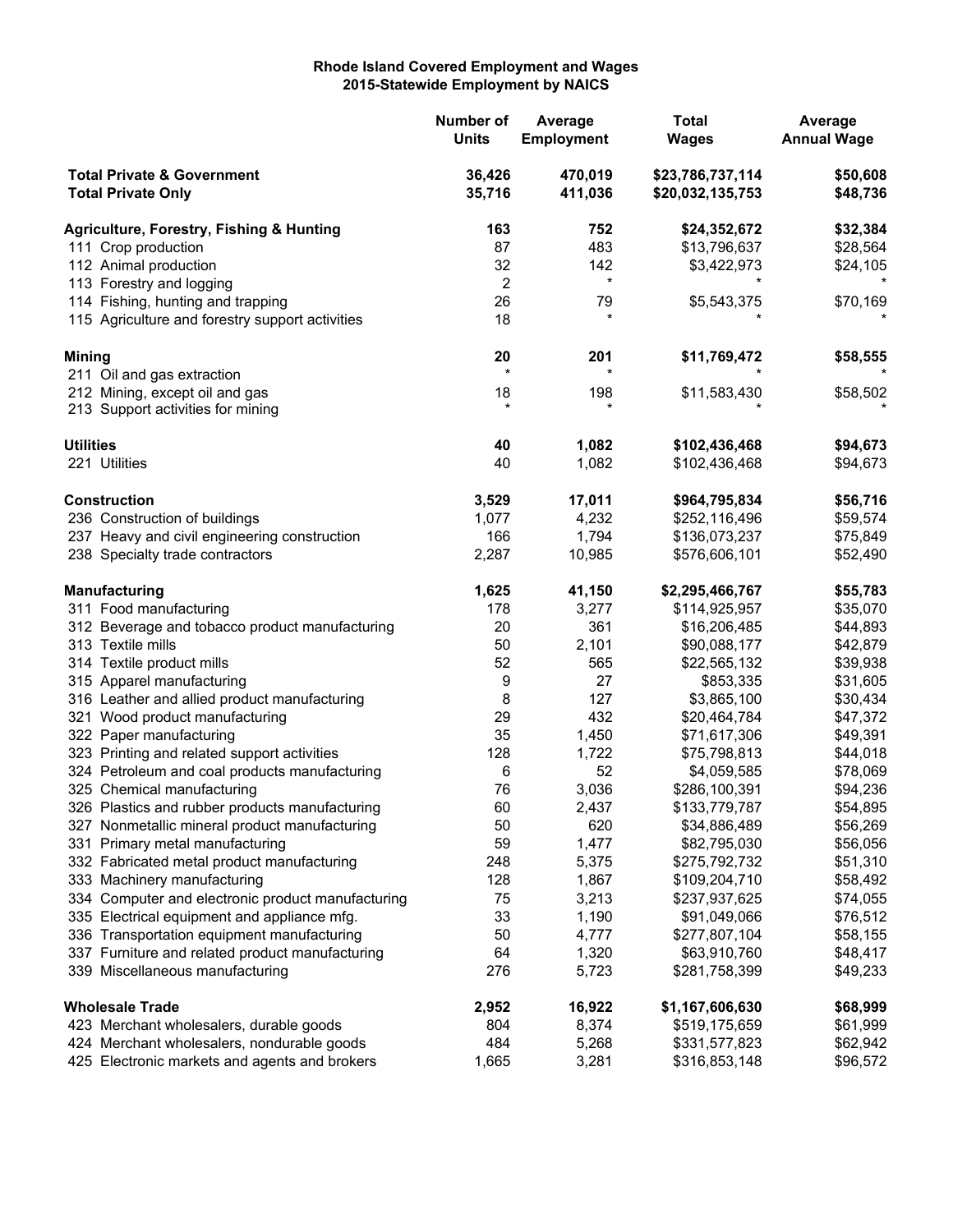## **Rhode Island Covered Employment and Wages 2015-Statewide Employment by NAICS**

|                                                                                                  | Number of<br><b>Units</b> | Average<br><b>Employment</b> | <b>Total</b><br><b>Wages</b> | Average<br><b>Annual Wage</b> |
|--------------------------------------------------------------------------------------------------|---------------------------|------------------------------|------------------------------|-------------------------------|
|                                                                                                  |                           |                              |                              |                               |
| <b>Retail Trade</b>                                                                              | 3,845<br>419              | 48,053<br>5,724              | \$1,431,504,712              | \$29,790                      |
| 441 Motor vehicle and parts dealers                                                              |                           | 1,179                        | \$271,408,109                | \$47,416                      |
| 442 Furniture and home furnishings stores                                                        | 175<br>150                | 1,119                        | \$42,374,460<br>\$55,171,341 | \$35,941                      |
| 443 Electronics and appliance stores<br>444 Building material and garden supply stores           | 214                       | 3,571                        | \$126,638,479                | \$49,304<br>\$35,463          |
| 445 Food and beverage stores                                                                     | 720                       | 12,065                       | \$275,624,848                | \$22,845                      |
| 446 Health and personal care stores                                                              | 411                       | 4,798                        | \$186,920,385                | \$38,958                      |
| 447 Gasoline stations                                                                            | 311                       | 1,869                        |                              | \$23,631                      |
|                                                                                                  | 474                       | 4,261                        | \$44,166,090                 |                               |
| 448 Clothing and clothing accessories stores<br>451 Sporting goods, hobby, book and music stores |                           | 1,425                        | \$93,153,670                 | \$21,862                      |
|                                                                                                  | 174                       | 7,595                        | \$28,721,467                 | \$20,155                      |
| 452 General merchandise stores                                                                   | 164                       |                              | \$162,612,217                | \$21,410                      |
| 453 Miscellaneous store retailers                                                                | 393                       | 2,653                        | \$60,958,908                 | \$22,977                      |
| 454 Nonstore retailers                                                                           | 244                       | 1,795                        | \$83,754,738                 | \$46,660                      |
| <b>Transportation &amp; Warehousing</b>                                                          | 712                       | 9,801                        | \$392,597,509                | \$40,057                      |
| 481 Air transportation                                                                           | 21                        | 315                          | \$13,987,451                 | \$44,405                      |
| 482 Rail transportation                                                                          | 1                         | $\star$                      |                              |                               |
| 483 Water transportation                                                                         | 9                         | 177                          | \$9,040,786                  | \$51,078                      |
| 484 Truck transportation                                                                         | 306                       | 2,322                        | \$115,806,886                | \$49,874                      |
| 485 Transit and ground passenger transportation                                                  | 112                       | 2,600                        | \$63,731,458                 | \$24,512                      |
| 486 Pipeline transportation                                                                      | 4                         | $\star$                      |                              |                               |
| 487 Scenic and sightseeing transportation                                                        | 46                        | 160                          | \$4,556,170                  | \$28,476                      |
| 488 Support activities for transportation                                                        | 125                       | 1,084                        | \$44,984,921                 | \$41,499                      |
| 491 Postal service                                                                               | 0                         | 0                            | \$0                          | \$0                           |
| 492 Couriers and messengers                                                                      | 62                        | 1,823                        | \$77,132,433                 | \$42,311                      |
| 493 Warehousing and storage                                                                      | 32                        | 1,282                        | \$60,156,344                 | \$46,924                      |
| <b>Information</b>                                                                               | 840                       | 8,609                        | \$599,795,368                | \$69,671                      |
| 511 Publishing industries, except Internet                                                       | 261                       | 1,758                        | \$135,535,092                | \$77,096                      |
| 512 Motion picture and sound recording industries                                                | 169                       | 742                          | \$23,649,569                 | \$31,873                      |
| 515 Broadcasting, except Internet                                                                | 33                        | 637                          | \$36,278,771                 | \$56,953                      |
| 516 Internet publishing and broadcasting                                                         | 0                         | 0                            | \$0                          | \$0                           |
| 517 Telecommunications                                                                           | 116                       | 2,233                        | \$178,261,386                | \$79,830                      |
| 518 ISPs, search portals, and data processing                                                    | 155                       | 2,633                        | \$204,704,474                | \$77,746                      |
| 519 Other information services                                                                   | 109                       | 607                          | \$21,366,076                 | \$35,199                      |
| <b>Finance &amp; Insurance</b>                                                                   | 1,633                     | 24,645                       | \$2,255,941,439              | \$91,537                      |
| 521 Monetary authorities - central bank                                                          | 0                         | 0                            | \$0                          | \$0                           |
| 522 Credit intermediation and related activities                                                 | 564                       | 9,761                        | \$650,208,633                | \$66,613                      |
| 523 Securities, commodity contracts, investments                                                 | 337                       | 5,425                        | \$856,522,414                | \$157,884                     |
| 524 Insurance carriers and related activities                                                    | 717                       | 9,454                        | \$748,654,408                | \$79,189                      |
| 525 Funds, trusts, and other financial vehicles                                                  | 15                        | 6                            | \$555,984                    | \$92,664                      |
| Real Estate, Rental & Leasing                                                                    | 1,074                     | 6,017                        | \$270,216,099                | \$44,909                      |
| 531 Real estate                                                                                  | 869                       | 4,464                        | \$206,623,590                | \$46,287                      |
| 532 Rental and leasing services                                                                  | 195                       | 1,497                        | \$59,770,189                 | \$39,927                      |
| 533 Lessors of nonfinancial intangible assets                                                    | 11                        | 56                           | \$3,822,320                  | \$68,256                      |
| <b>Professional &amp; Technical Services</b>                                                     | 4,849                     | 23,877                       | \$1,739,837,626              | \$72,867                      |
| 541 Professional and technical services                                                          | 4,849                     | 23,877                       | \$1,739,837,626              | \$72,867                      |
| <b>Management of Companies &amp; Enterprise</b>                                                  | 312                       | 12,558                       | \$1,516,261,239              | \$120,741                     |
| 551 Management of companies and enterprises                                                      | 312                       | 12,558                       | \$1,516,261,239              | \$120,741                     |
|                                                                                                  |                           |                              |                              |                               |